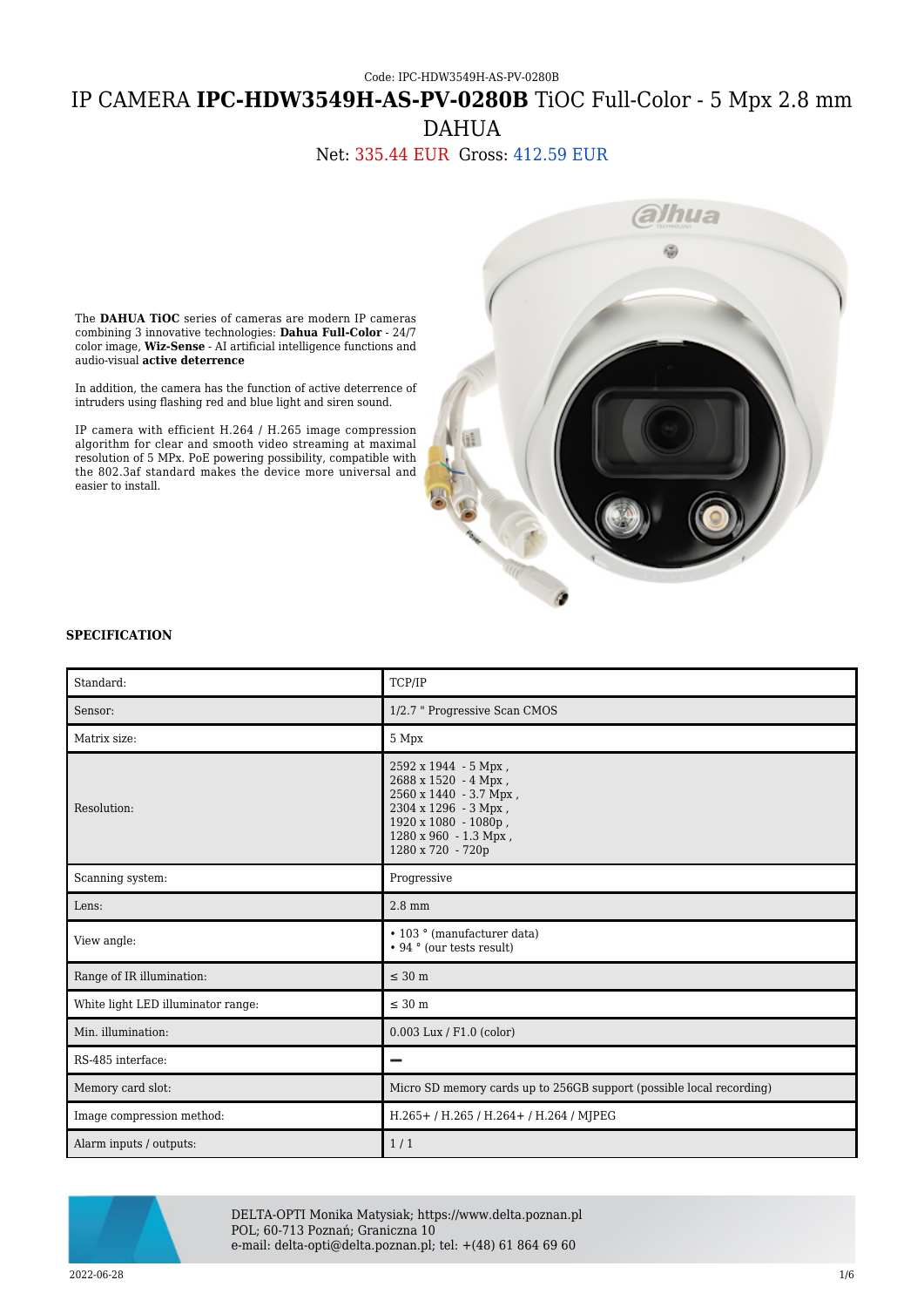| Audio:                         | • External microphone input,<br>· Microphone built-in,<br>· Audio output,<br>· Speaker built-in,<br>• Bi-directional audio streaming support,<br>• Audio detection                                                                                                                                                                                                                                                                                                                                                                                                                                                                                                                                                                                                                                                                                                                                           |
|--------------------------------|--------------------------------------------------------------------------------------------------------------------------------------------------------------------------------------------------------------------------------------------------------------------------------------------------------------------------------------------------------------------------------------------------------------------------------------------------------------------------------------------------------------------------------------------------------------------------------------------------------------------------------------------------------------------------------------------------------------------------------------------------------------------------------------------------------------------------------------------------------------------------------------------------------------|
| Main stream frame rate:        | $\cdot$ 20 fps $\omega$ 5 Mpx<br>$\cdot$ 25 fps $@$ 4 Mpx                                                                                                                                                                                                                                                                                                                                                                                                                                                                                                                                                                                                                                                                                                                                                                                                                                                    |
| Network interface:             | 10/100 Base-T (RJ-45)                                                                                                                                                                                                                                                                                                                                                                                                                                                                                                                                                                                                                                                                                                                                                                                                                                                                                        |
| Network protocols:             | IPv4/IPv6, HTTP, TCP, UDP, ARP, RTP, RTSP, RTCP, RTMP, SMTP, FTP, SFTP,<br>DHCP, DNS, DDNS, QoS, UPnP, NTP, Multicast, ICMP, IGMP, NFS, SAMBA, PPPoE,<br><b>SNMP</b>                                                                                                                                                                                                                                                                                                                                                                                                                                                                                                                                                                                                                                                                                                                                         |
| <b>WEB</b> Server:             | Built-in                                                                                                                                                                                                                                                                                                                                                                                                                                                                                                                                                                                                                                                                                                                                                                                                                                                                                                     |
| Max. number of on-line users:  | 20                                                                                                                                                                                                                                                                                                                                                                                                                                                                                                                                                                                                                                                                                                                                                                                                                                                                                                           |
| ONVIF:                         | 20.06                                                                                                                                                                                                                                                                                                                                                                                                                                                                                                                                                                                                                                                                                                                                                                                                                                                                                                        |
| Mobile phones support:         | Port no.: 37777 or access by a cloud (P2P)<br>• Android: Free application DMSS<br>• iOS (iPhone): Free application <b>DMSS</b>                                                                                                                                                                                                                                                                                                                                                                                                                                                                                                                                                                                                                                                                                                                                                                               |
| Default IP address:            | 192.168.1.108                                                                                                                                                                                                                                                                                                                                                                                                                                                                                                                                                                                                                                                                                                                                                                                                                                                                                                |
| Default admin user / password: | $admin / -$<br>The administrator password should be set at the first start                                                                                                                                                                                                                                                                                                                                                                                                                                                                                                                                                                                                                                                                                                                                                                                                                                   |
| Web browser access ports:      | 80, 37777                                                                                                                                                                                                                                                                                                                                                                                                                                                                                                                                                                                                                                                                                                                                                                                                                                                                                                    |
| PC client access ports:        | 37777                                                                                                                                                                                                                                                                                                                                                                                                                                                                                                                                                                                                                                                                                                                                                                                                                                                                                                        |
| Mobile client access ports:    | 37777                                                                                                                                                                                                                                                                                                                                                                                                                                                                                                                                                                                                                                                                                                                                                                                                                                                                                                        |
| Port ONVIF:                    | 80                                                                                                                                                                                                                                                                                                                                                                                                                                                                                                                                                                                                                                                                                                                                                                                                                                                                                                           |
| RTSP URL:                      | rtsp://admin:hasło@192.168.1.108:554/cam/realmonitor?channel=1&subtype=0 -<br>Main stream<br>rtsp://admin:haslo $@192.168.1.108.554$ /cam/realmonitor?channel=1&subtype=1 - Sub<br>stream                                                                                                                                                                                                                                                                                                                                                                                                                                                                                                                                                                                                                                                                                                                    |
| Main features:                 | • WDR - 120 dB - Wide Dynamic Range<br>• 3D-DNR - Digital Noise Reduction<br>• ROI - improve the quality of selected parts of image<br>• SSA - Smart Scene Adaptive - intelligent scene adaptation by automatically<br>adjusting the exposure parameters to obtain a better image<br>· BLC/HLC - Back Light / High Light Compensation<br>• Day/Night mode (color/b&w/auto)<br>• Full Color - colorful night mode<br>• Auto White Balance<br>• AGC - Automatic Gain Control<br>• Motion Detection<br>• Configurable Privacy Zones<br>• Mirror - Mirror image<br>• Light and sound alarm<br>• Active deterrence function<br>• White light (LED) illuminator built-in<br>• SMD PLUS - searching for an object classified as: human, motor vehicle, non-motor<br>vehicle<br>• IVS analysis : crossing the line (tripwire), intrusion - classification of people and<br>vehicles, scene changing, Audio detection |
| Power supply:                  | • PoE $(802.3af)$ ,<br>• 12 V DC / 610 mA                                                                                                                                                                                                                                                                                                                                                                                                                                                                                                                                                                                                                                                                                                                                                                                                                                                                    |
| Power consumption:             | max. 8 W @ PoE<br>max. 7.3 W @ 12 V                                                                                                                                                                                                                                                                                                                                                                                                                                                                                                                                                                                                                                                                                                                                                                                                                                                                          |
| Housing:                       | Dome - Metal                                                                                                                                                                                                                                                                                                                                                                                                                                                                                                                                                                                                                                                                                                                                                                                                                                                                                                 |
| Color:                         | White + Black                                                                                                                                                                                                                                                                                                                                                                                                                                                                                                                                                                                                                                                                                                                                                                                                                                                                                                |
| "Index of Protection":         | IP <sub>67</sub>                                                                                                                                                                                                                                                                                                                                                                                                                                                                                                                                                                                                                                                                                                                                                                                                                                                                                             |
| Vandal-proof:                  |                                                                                                                                                                                                                                                                                                                                                                                                                                                                                                                                                                                                                                                                                                                                                                                                                                                                                                              |



DELTA-OPTI Monika Matysiak; https://www.delta.poznan.pl POL; 60-713 Poznań; Graniczna 10 e-mail: delta-opti@delta.poznan.pl; tel: +(48) 61 864 69 60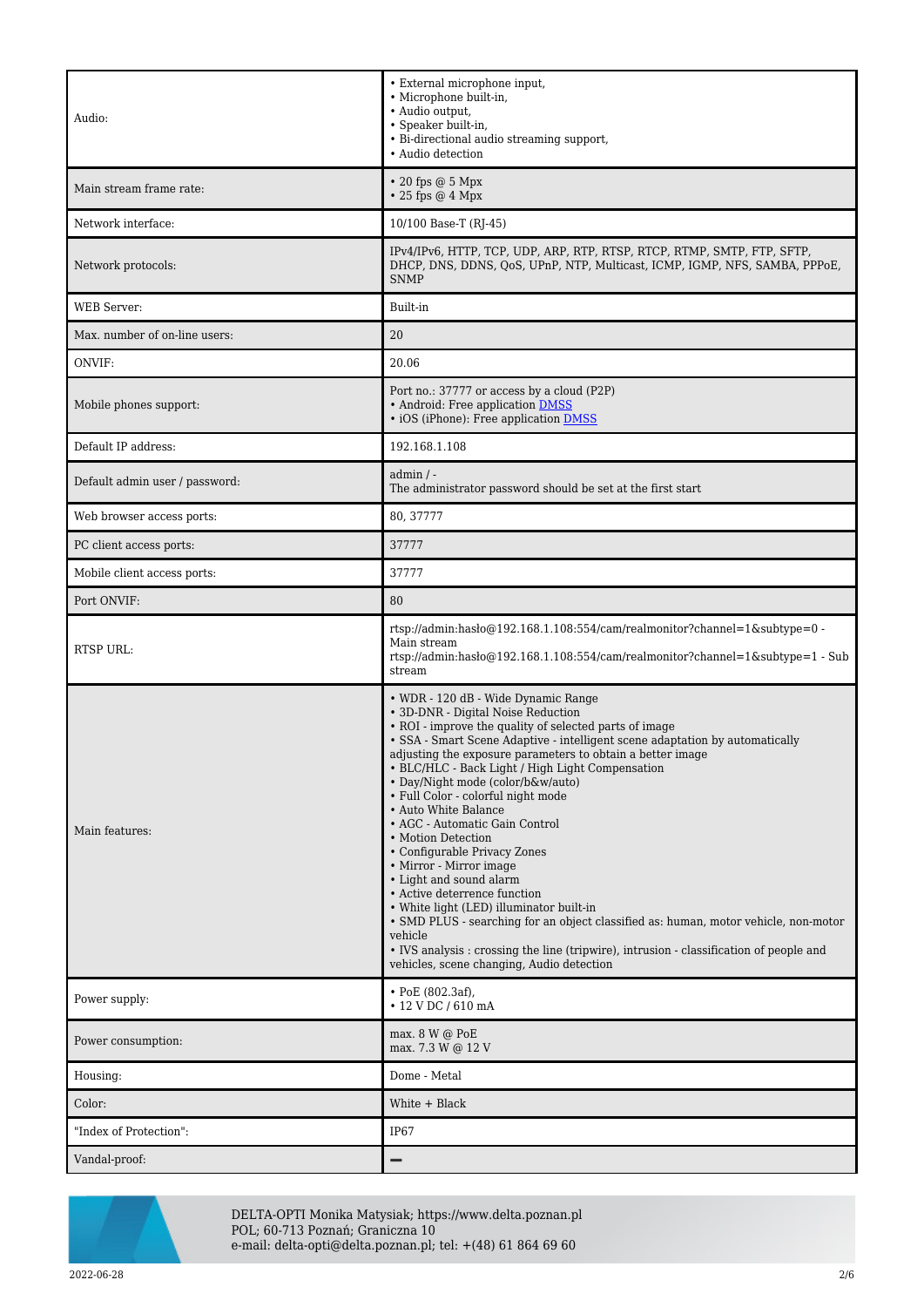| Operation temp:       | $-40 °C$ 60 °C                                                                                                          |
|-----------------------|-------------------------------------------------------------------------------------------------------------------------|
| Weight:               | $0.7 \text{ kg}$                                                                                                        |
| Dimensions:           | Ø 122 x 111 mm                                                                                                          |
| Supported languages:  | Polish, English, Czech, French, Spanish, Dutch, German, Russian, Portuguese,<br>Romanian, Ukrainian, Hungarian, Italian |
| Manufacturer / Brand: | <b>DAHUA</b>                                                                                                            |
| Guarantee:            | 3 years                                                                                                                 |

## **PRESENTATION**

Camera is out from clamping ring:



Memory card slot:







DELTA-OPTI Monika Matysiak; https://www.delta.poznan.pl POL; 60-713 Poznań; Graniczna 10 e-mail: delta-opti@delta.poznan.pl; tel: +(48) 61 864 69 60

 $2022{\cdot}06{\cdot}28$   $3/6$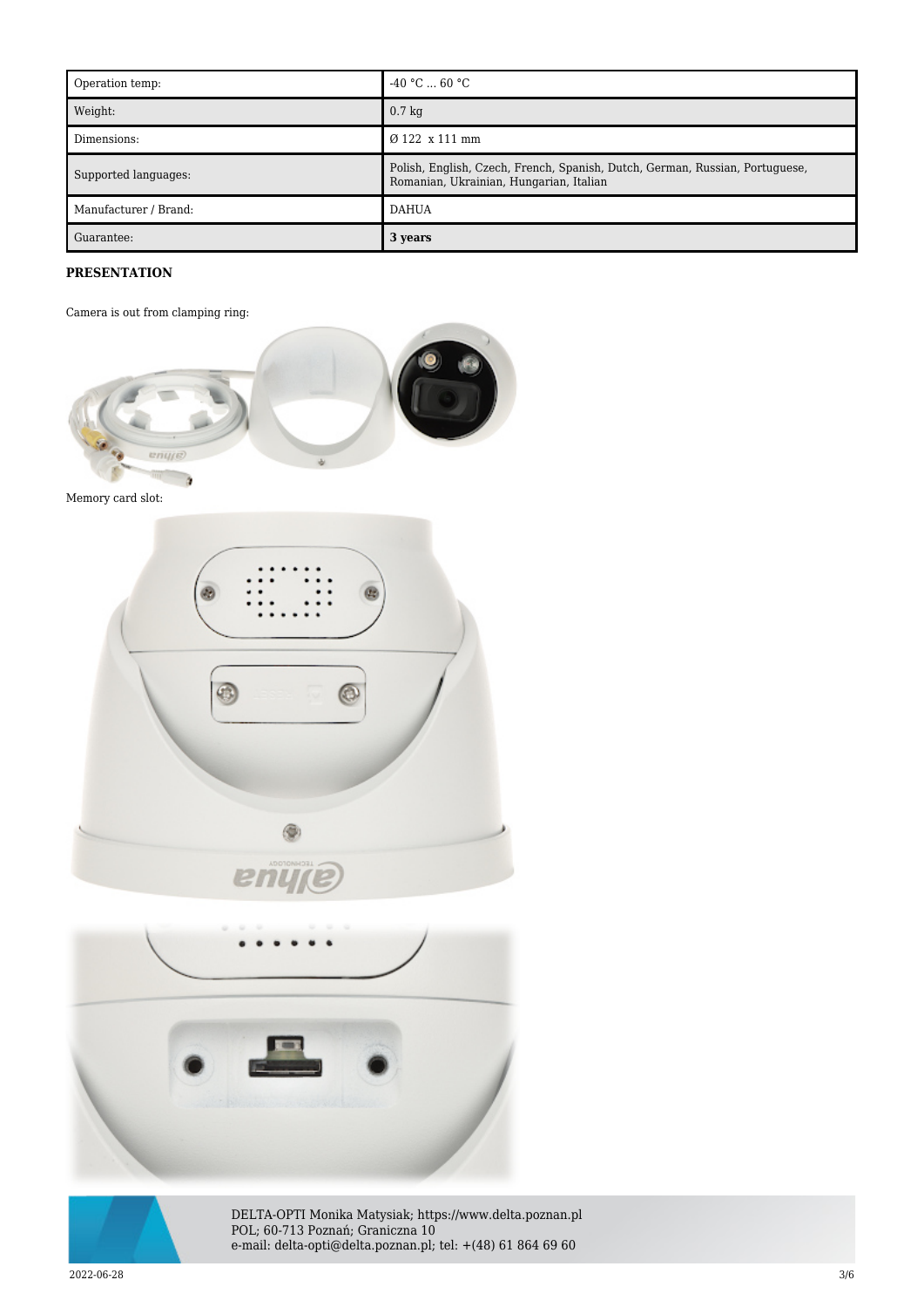

Camera connectors:



Connectors description:



DELTA-OPTI Monika Matysiak; https://www.delta.poznan.pl POL; 60-713 Poznań; Graniczna 10 e-mail: delta-opti@delta.poznan.pl; tel: +(48) 61 864 69 60

 $2022{\cdot}06{\cdot}28$  and  $4/6$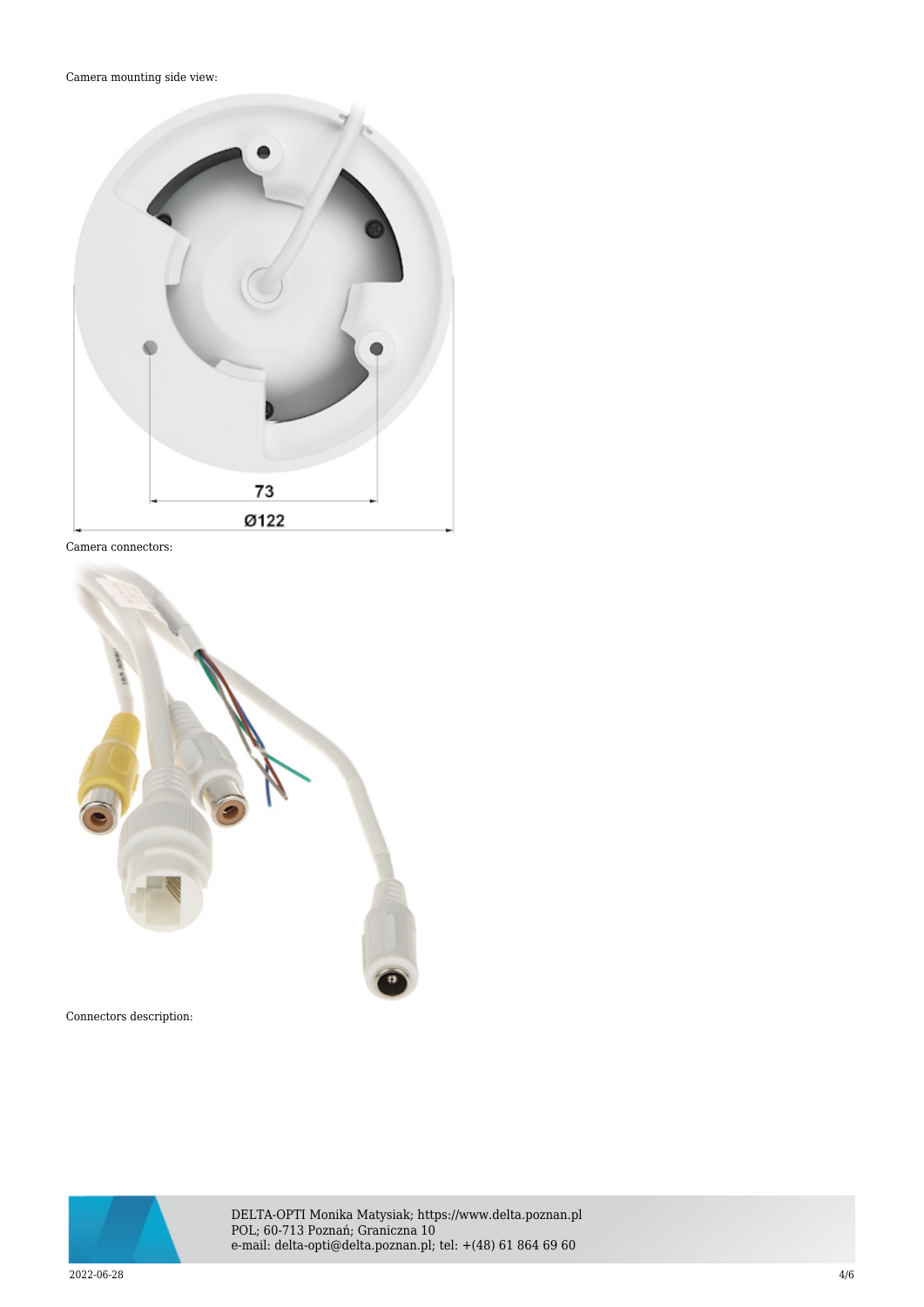

Presentation of the TiOC technology used in the camera:

See how to initialize DAHUA cameras:

: In the kit:

:



Example captures of device interface:





## **OUR TESTS**



DELTA-OPTI Monika Matysiak; https://www.delta.poznan.pl POL; 60-713 Poznań; Graniczna 10 e-mail: delta-opti@delta.poznan.pl; tel: +(48) 61 864 69 60

**Contract Contract** 

 $2022{\cdot}06{\cdot}28$   $5/6$